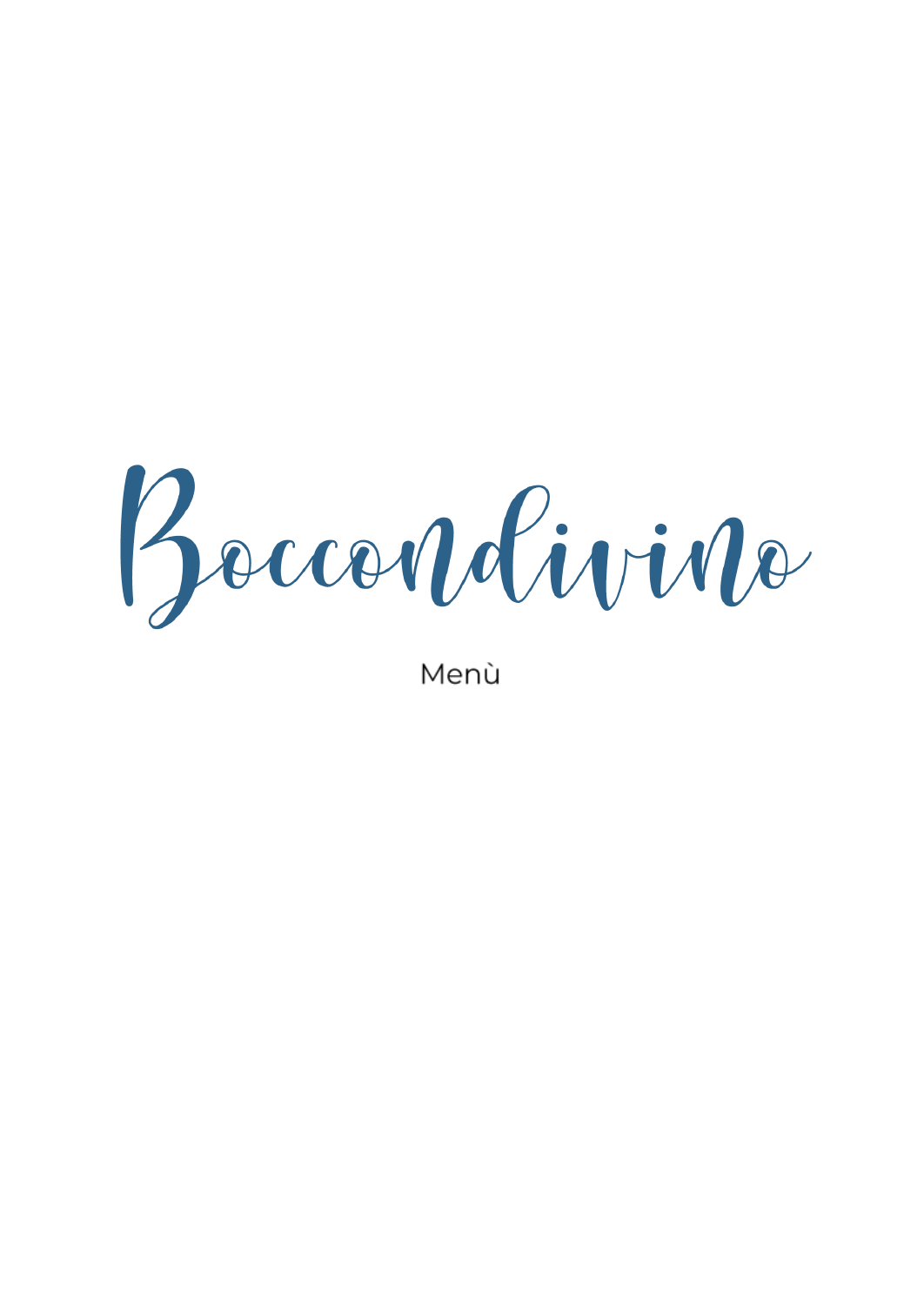



## **I nostri assaggi ( Starter )**

| Octopus on a plate with mashed potatoes with thyme and pink pepper                | 12.00 |
|-----------------------------------------------------------------------------------|-------|
| Cup of the Mediterranean with pink shrimp scented<br>with citrus fruits of Sicily | 12.00 |
| Chickpea cream with sauté of mussels, clams and clams                             | 12.00 |
| Sicilian caponata with fish                                                       | 13.00 |
| Buffalo mozzarella with cherry and rocket                                         | 8.00  |
|                                                                                   |       |
| La frittura di pesce (Fish fry)                                                   |       |
| Shrimps; Tuna bites in wheat crust;<br>Swords in corn crust                       | 16.00 |
| Shrimps; Squid in wheat crust; Salted cod                                         | 16.00 |



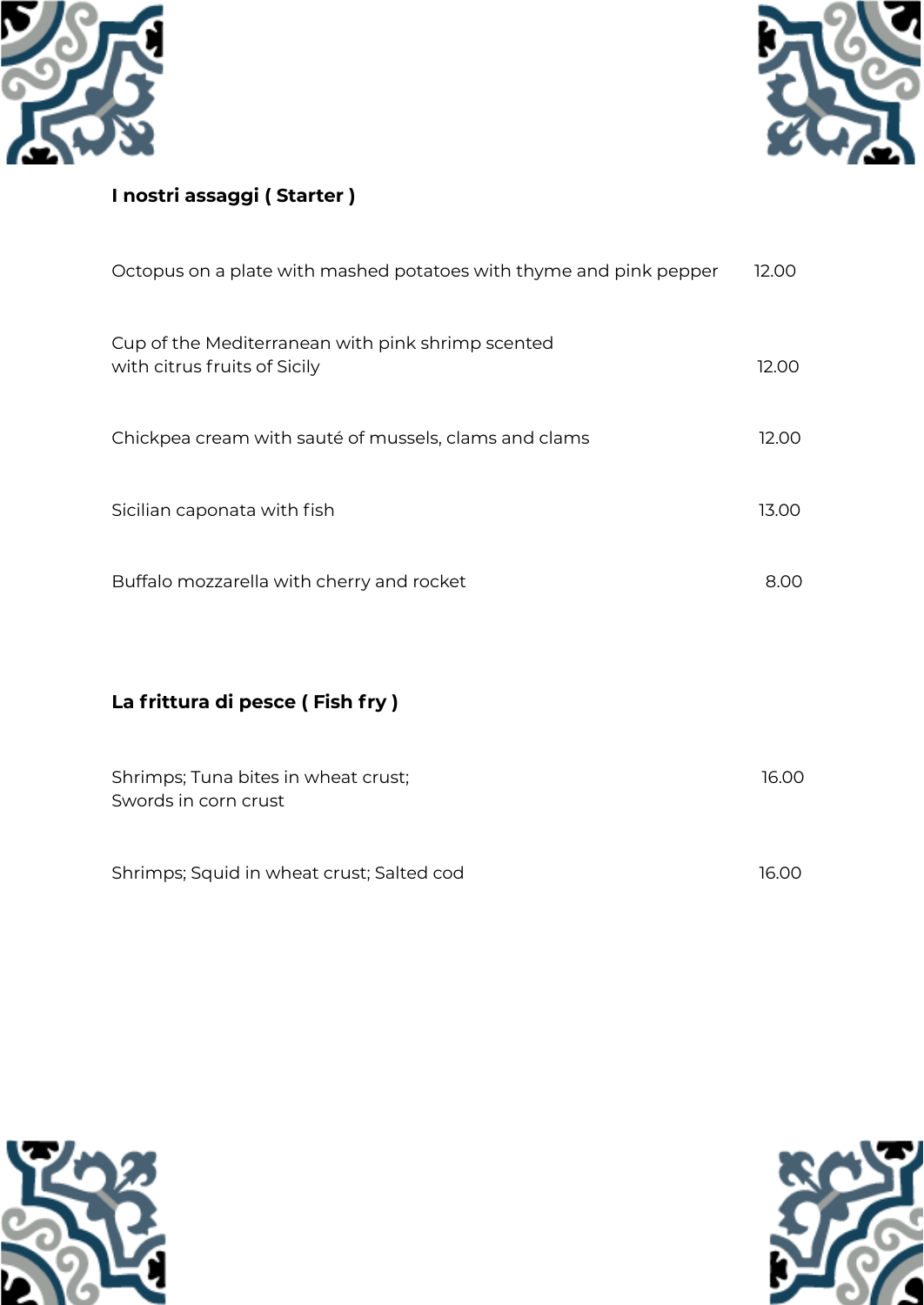



# **I caldi e golosi ( Sicilian's Starter )**

| Three arancinas:<br>mojito and smoked sword cocktails; sea gin and smoked salmon;<br>aperol spritz and smoked tuna |        | 3.00    |
|--------------------------------------------------------------------------------------------------------------------|--------|---------|
| The crispy salmon creams; Swordfish and ginger;<br>Tuna and onion in orange sauce                                  |        | 3.00    |
| Hot fish olives,                                                                                                   |        | 3.00    |
| Panella palermitana;                                                                                               |        | 3.00    |
| Panelle with 4 pepi; Parsley                                                                                       |        | 3.00    |
| Panelle with with squid ink                                                                                        |        | 3.00    |
| I taglieri (Chopping boards)                                                                                       |        |         |
| Cold cuts and national cheeses                                                                                     | x28.00 | x416.00 |
| Boccondivino chopping board                                                                                        |        | 30.00   |
| The dish of cheeses                                                                                                |        | 8.00    |
| Tris of caprini cheeses                                                                                            |        | 10.00   |



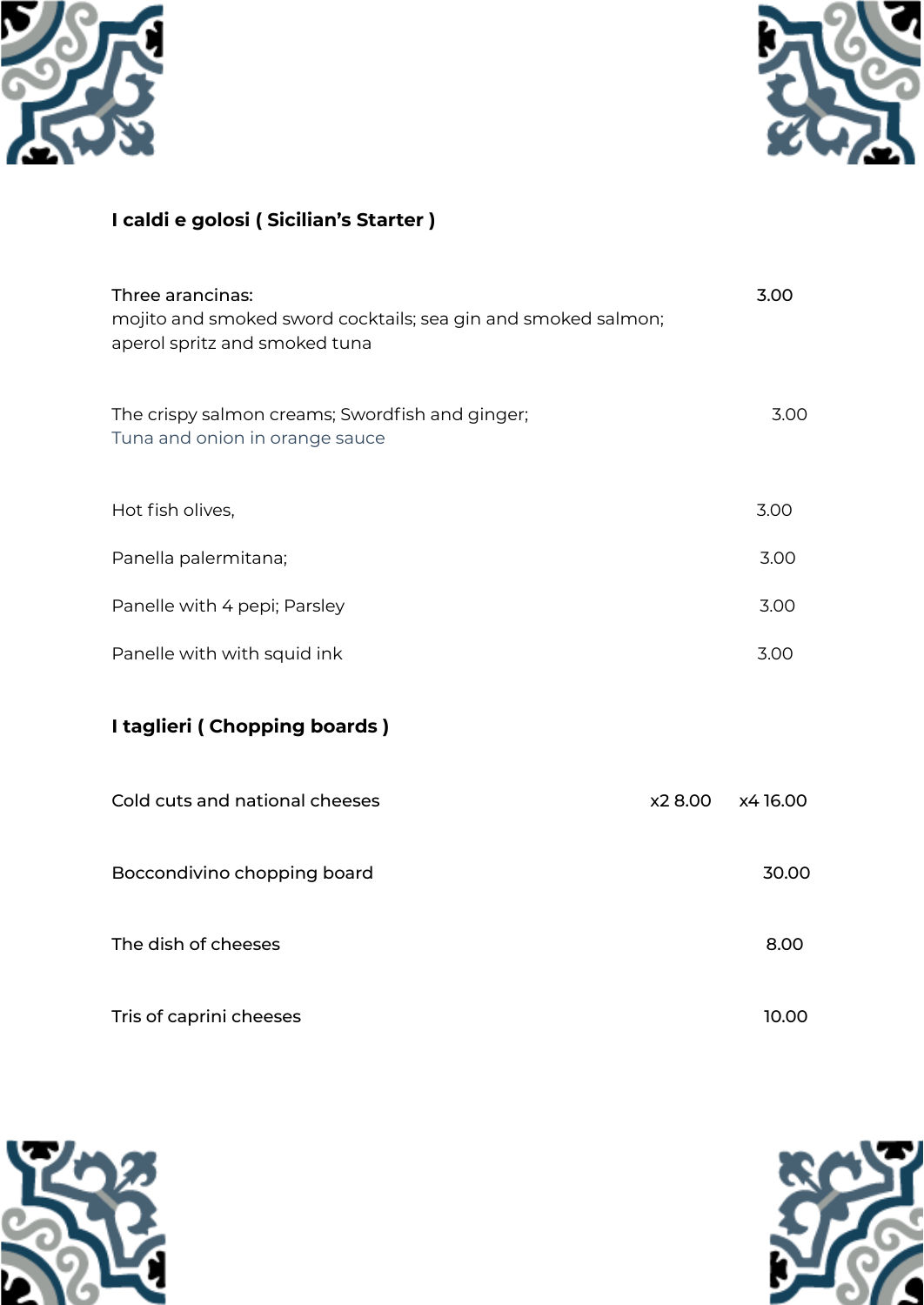



Fruit of the Sicilian tradition, with its crunchiness flowing into a heart streaking and warm over the years has undergone several transformations until reaching our days as a peculiarity popular, daily, simple but also refined

#### **Arancina gourmet 250 gr**

| Meat arancina with fried eggplant and<br>burrata on San Marzano tomato cream with basil | 10.00 |
|-----------------------------------------------------------------------------------------|-------|
| Arancina with shrimp and sea urchins<br>on creamy crescenza and crawfish sauteed        | 10.00 |
| Smoked swordfish Arancina<br>and tenderness with zucchini cream                         | 10.OO |



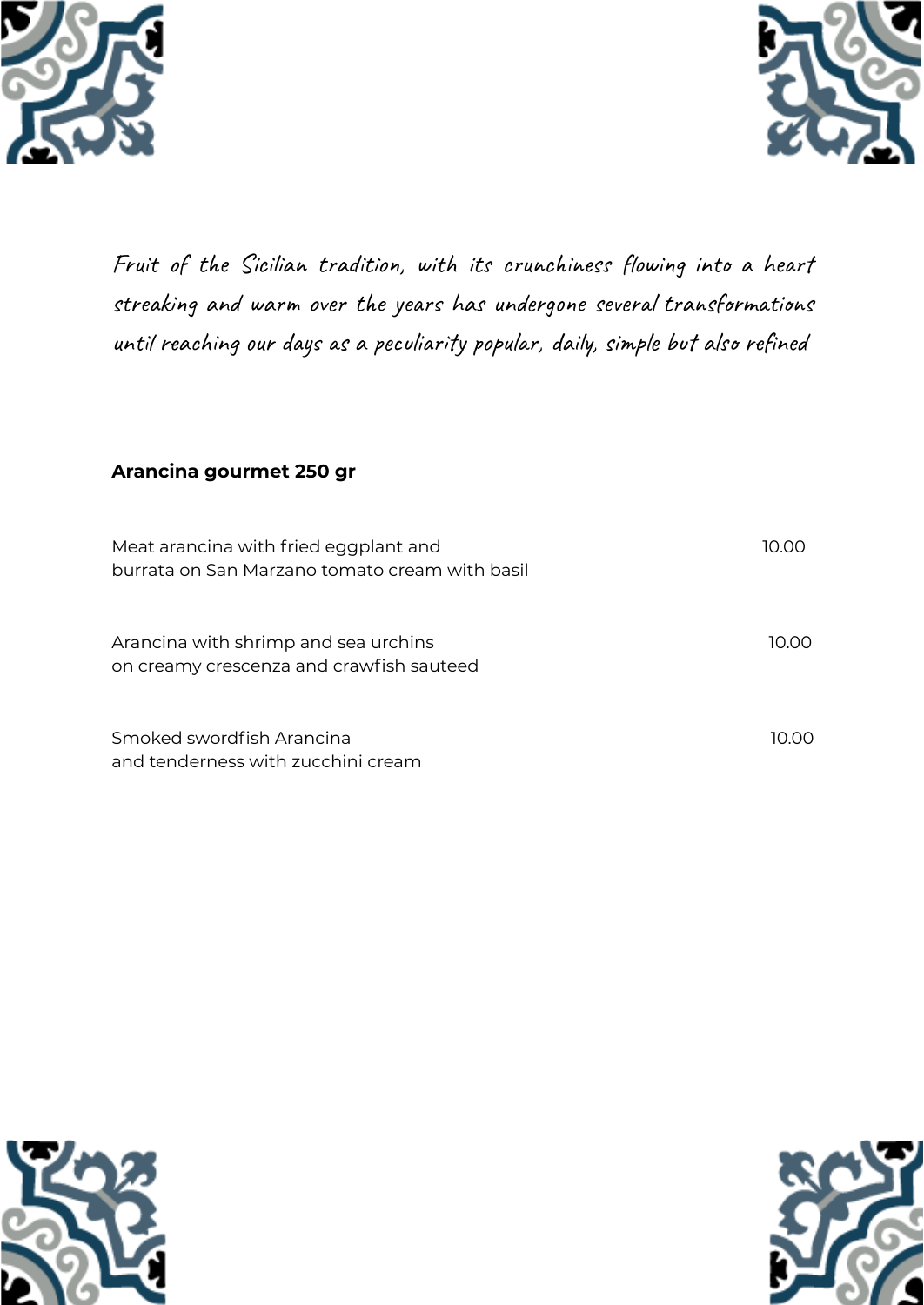



# **Le (s)fumature ( Smoking )**

| Salmon with green tea and hemp bran | 14.00 |
|-------------------------------------|-------|
| Swordfish's Porchetta               | 14.00 |
| Tuna                                | 14.00 |
| Tris                                | 15.00 |

## **Cruditè**

| Il Plateau                                                   | 20.00 |
|--------------------------------------------------------------|-------|
| Seafood; Red shrimp of Mazara; Mediterranean Norway lobster; |       |
| Tuna tartare; Marinated anchovies                            |       |

| Marinated with two whites        | 15.00 |  |
|----------------------------------|-------|--|
| Orange; Fennel; Rosemary; pepper |       |  |



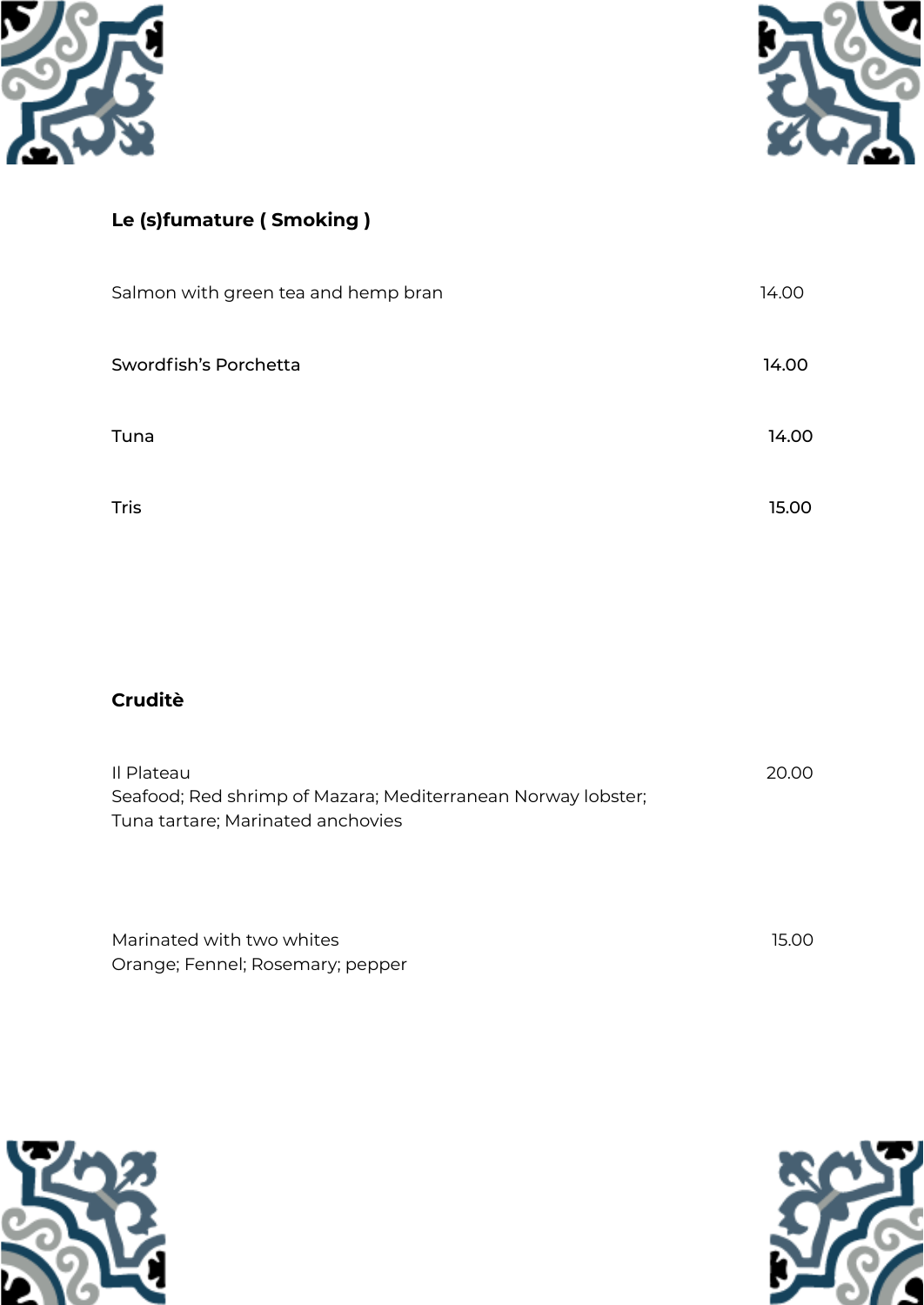



# **Primi piatti ( Main course )**

| Tagliatelle tuttomare                                        | 15.00 |
|--------------------------------------------------------------|-------|
| Busiate tuna and wild fennel e "muddica atturrata"           | 13.00 |
| <b>Bucatini with sardines</b>                                | 12.00 |
| Spaghetto with a sauce of mullet, shrimp and sea urchin      | 15.00 |
| Agnolotto Ricotta and spinach with butter, sage and parmesan | 10.00 |

**Le nostre zuppe ( Soups )**

| Legumes of san Giuseppe                | 10.00 |
|----------------------------------------|-------|
| To vegetables                          | 10.00 |
| Ai tenerumi (with spaghettu minuzzatu) | 10.00 |



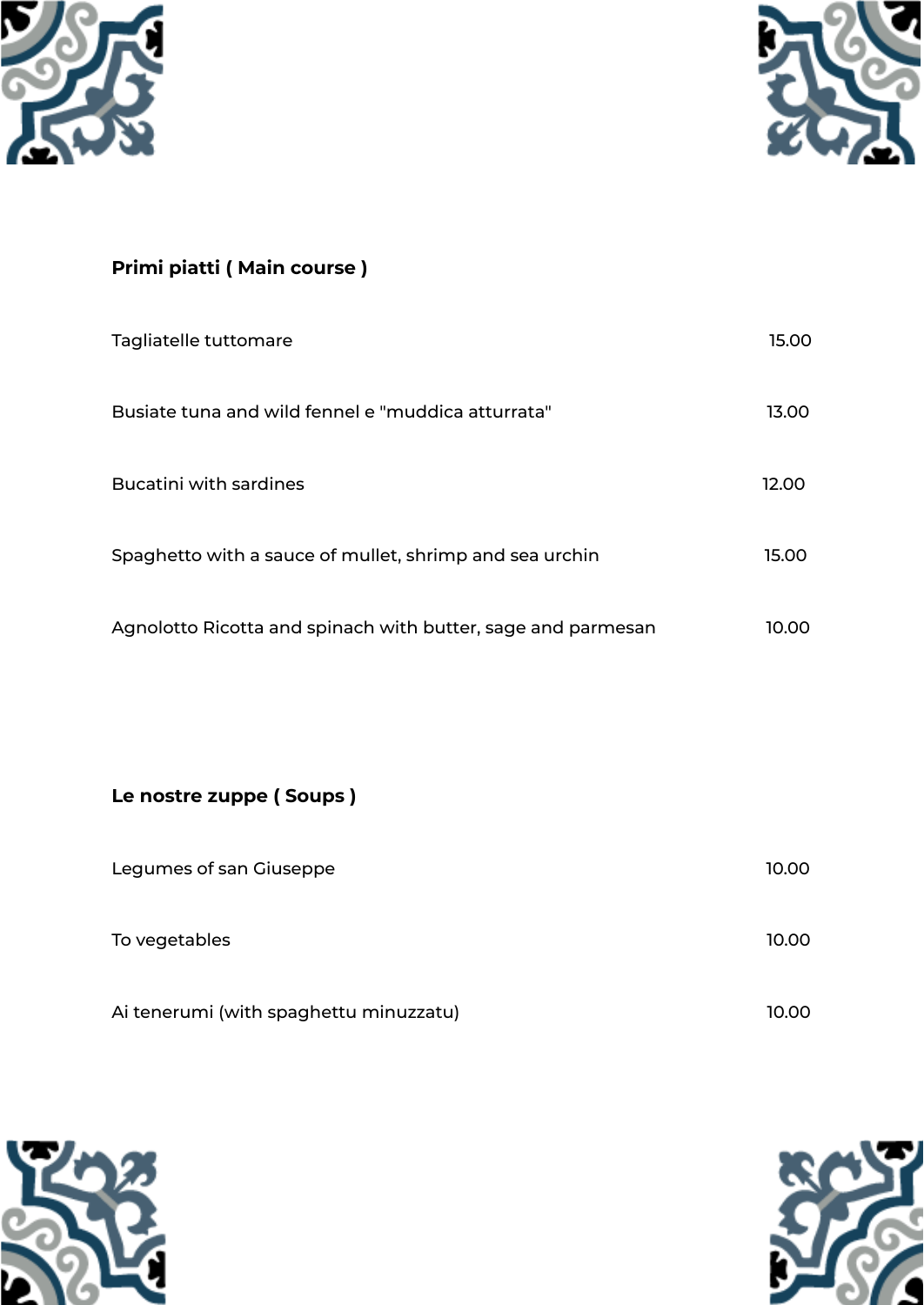



## **Secondi piatti ( Second course )**

| Swordfish rolls with white caponata       | 12.00 |
|-------------------------------------------|-------|
| Sardines a beccafico with onions jam      | 12.00 |
| Sea bream fillet with tomato sauce        | 12.00 |
| Favignana's tuna style                    | 15.00 |
| Cut beef with arugula and parmesan cheese | 15.00 |



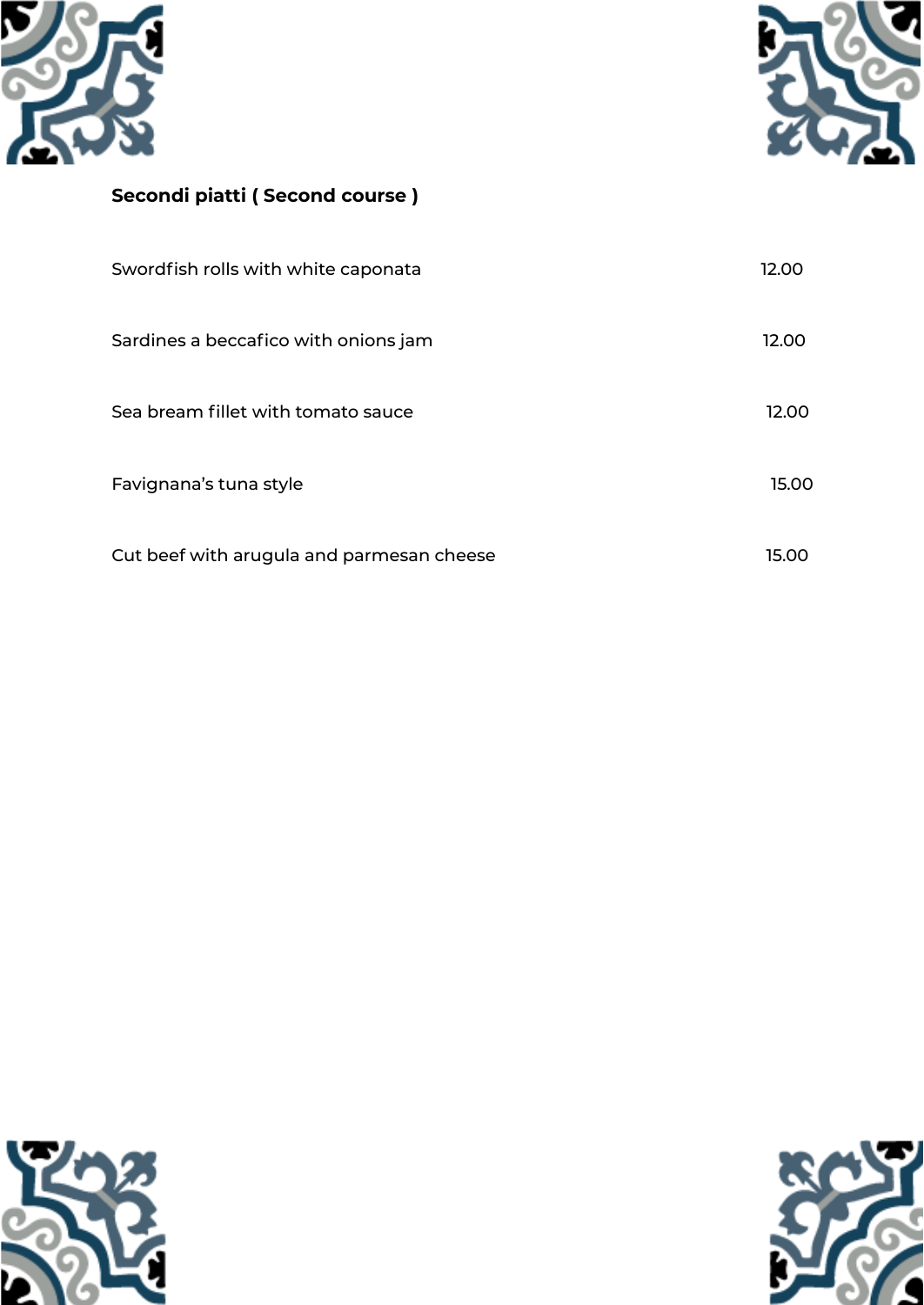



#### **Dessert**

| Pistachio parfait with chocolate and grain            | 5.00 |
|-------------------------------------------------------|------|
| Almond parfait with hot chocolate and roasted almonds | 5.00 |
| Sicilian cassatina                                    | 5.00 |
| Cannolo                                               | 4.00 |
| Lemon granita                                         | 3.00 |



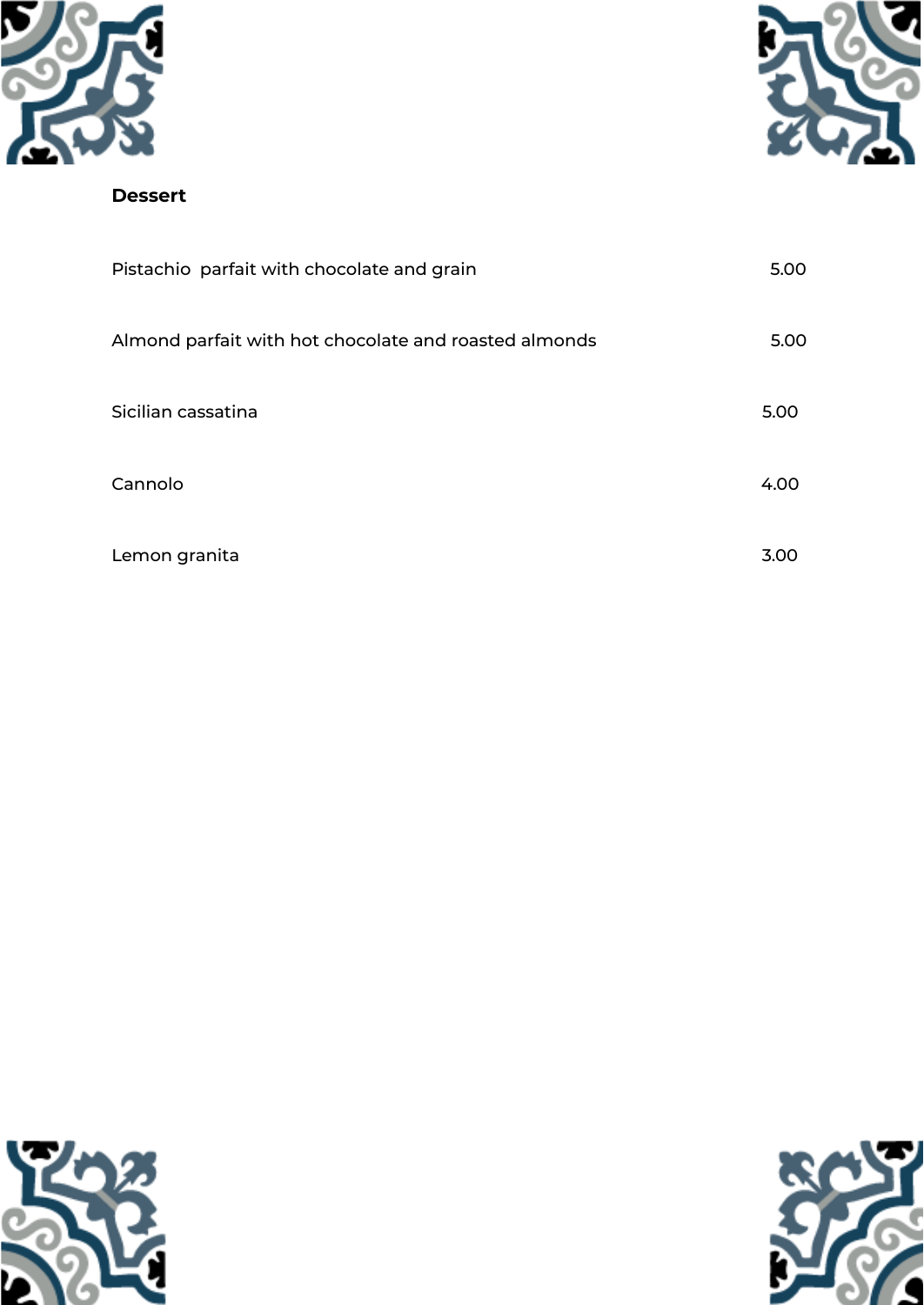



#### **Bevande ( Beverage )**

| Natural Water S.Bernardo 75cl | 2.00 |
|-------------------------------|------|
| Sparkle water S.Bernardo 75cl | 2.00 |
| Natural Water S.Bernardo 50cl | 1.00 |
| Sparkle water S.Bernardo 50cl | 1.00 |
| Sparkle water Ferrarelle 75cl | 2.00 |
| Coca Cola 33cl                | 2.00 |
| Coca Cola Zero 33cl           | 2.00 |
| Fanta 33cl                    | 2.00 |
| Sprite 33cl                   | 2.00 |
| Chinotto Lurisia 27.5cl       | 2.00 |
| Gazzosa Lurisia 27.5cl        | 2.00 |
| Sanbitter red 10cl            | 3.00 |